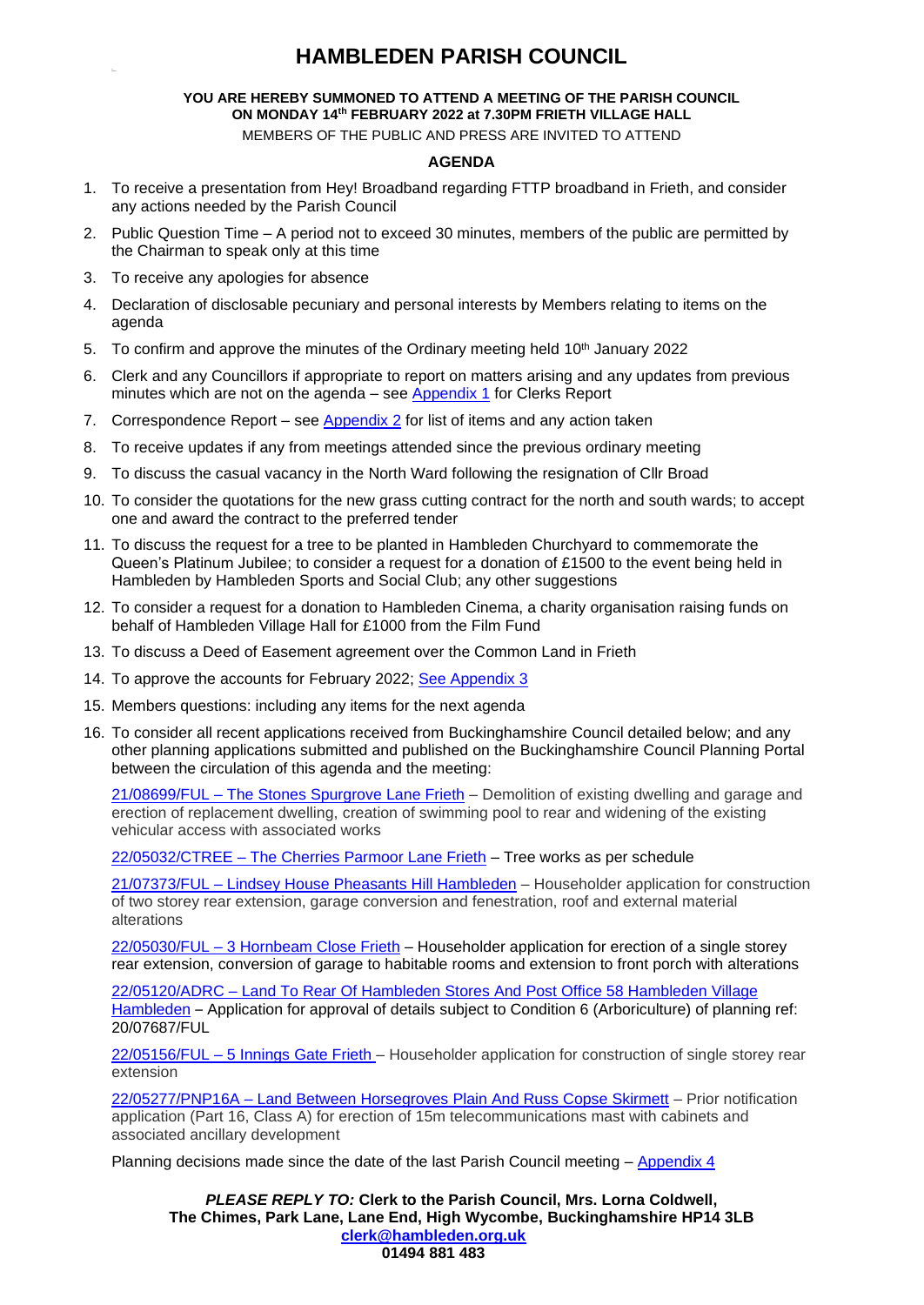# **HAMBLEDEN PARISH COUNCIL**

17. To confirm the date for the next meeting as: Monday 14th March, Skirmett Village Hall

# **LM Coldwell** 07.02.2022

Appendices

#### <span id="page-1-0"></span>**Appendix 1 – Clerks Report**

- Minute 9542 – the signs have been installed at Pheasants Hill Common.

- Minute 9561.1 – Clerk has chased the LAT again about the resurfacing in Pheasants Hill, no response has been received to date.

- Minute 9574 – Clerk is still drafting a final version of the Accessibility Statement to be placed on the website.

- Minute 9587 – Clerk added the village pound in Fingest to the Heritage List. The Kenricks memorial was already included.

- Minute 9590 – Clerk wrote to the Environment Agency about the Hamble Brook regarding new flood defence barriers and the flood embankment but has had no response.

- Minute 9591 – a letter was sent to Huttons Farm regarding pheasant beating, no response has been received yet.

- Minute 9593 – Clerk responded to Buckinghamshire Council regarding the proposed footpath diversion of HA44.

- Minute 9595 – the precept demand was sent to Buckinghamshire Council.

- Minute 9596.7 the pothole in Parmoor was reported via Fix My Street and TfB have attended.
- Clerk and Cllr Webb have dealt with filming in Hambleden village in February.
- Clerk responded to Buckinghamshire Council regarding historic pension information.

- Clerk has reported various potholes, damaged signs, blocked drains and faded white lines around the parish. This can be done by anyone via [Fix My Street.](https://www.fixmystreet.com/)

#### <span id="page-1-1"></span>**Appendix 2 – Correspondence received from 11th January to 7th February 2022**

- 1. Email re: South West Chilterns Economic Recovery and Regeneration Action Group agenda for info.
- 2. Email re: News Release from the Local Government Boundary Commission for England forwarded to Cllrs.
- 3. South West Chilterns Community Board Community Engagement action group meeting notes for info.
- 4. The Clerk magazine for info, will bring to meeting.
- 5. South West Chilterns Community Board Community Engagement action group agenda for info.
- 6. Email re: Hambleden parking forwarded to Cllr Webb.
- 7. Joining instructions for new councillor training forwarded to Cllr Eaton.
- 8. South West Chilterns Community Board Transport and Highways action group meeting for info.
- 9. JCC minutes for info.
- 10. Email from Hambleden Churchwarden re: Yew Trees forwarded to Cllrs.
- 11. Councillor induction training slides from BMKALC forwarded to Cllrs Eaton, Gronmark and Goddard.
- 12. Update from Buckinghamshire Council for Towns and Parishes forwarded to Cllrs.
- 13. Online training session Planning Policy & Compliance Buckinghamshire forwarded to Cllrs.
- 14. Planning and Environment Meeting slides forwarded to Cllrs.
- 15. South West Chilterns Community Board Transport and Highways action group agenda for info.
- 16. TTRO for filming in Hambleden forwarded to Cllrs, added to website and Facebook page.
- 17. Email from Buckinghamshire Council re: Nominate your Bucks Batonbearers for Commonwealth Games – forwarded to Cllrs.
- 18. South West Chilterns Community Board Transport and Highways Action Group Agenda for info.
- 19. South West Chilterns Community Board Community Engagement action group notes for info.
- 20. Resignation letter from Cllr Broad Clerk actioned with Buckinghamshire Council.
- 21. Clerks Forum meeting notes for info.
- 22. Contract re: Deed of Easement, Frieth.
- 23. South West Chilterns Community Board Environment and Climate Change action group for info.

#### *PLEASE REPLY TO:* **Clerk to the Parish Council, Mrs. Lorna Coldwell, The Chimes, Park Lane, Lane End, High Wycombe, Buckinghamshire HP14 3LB [clerk@hambleden.org.uk](mailto:clerk@hambleden.org.uk)**